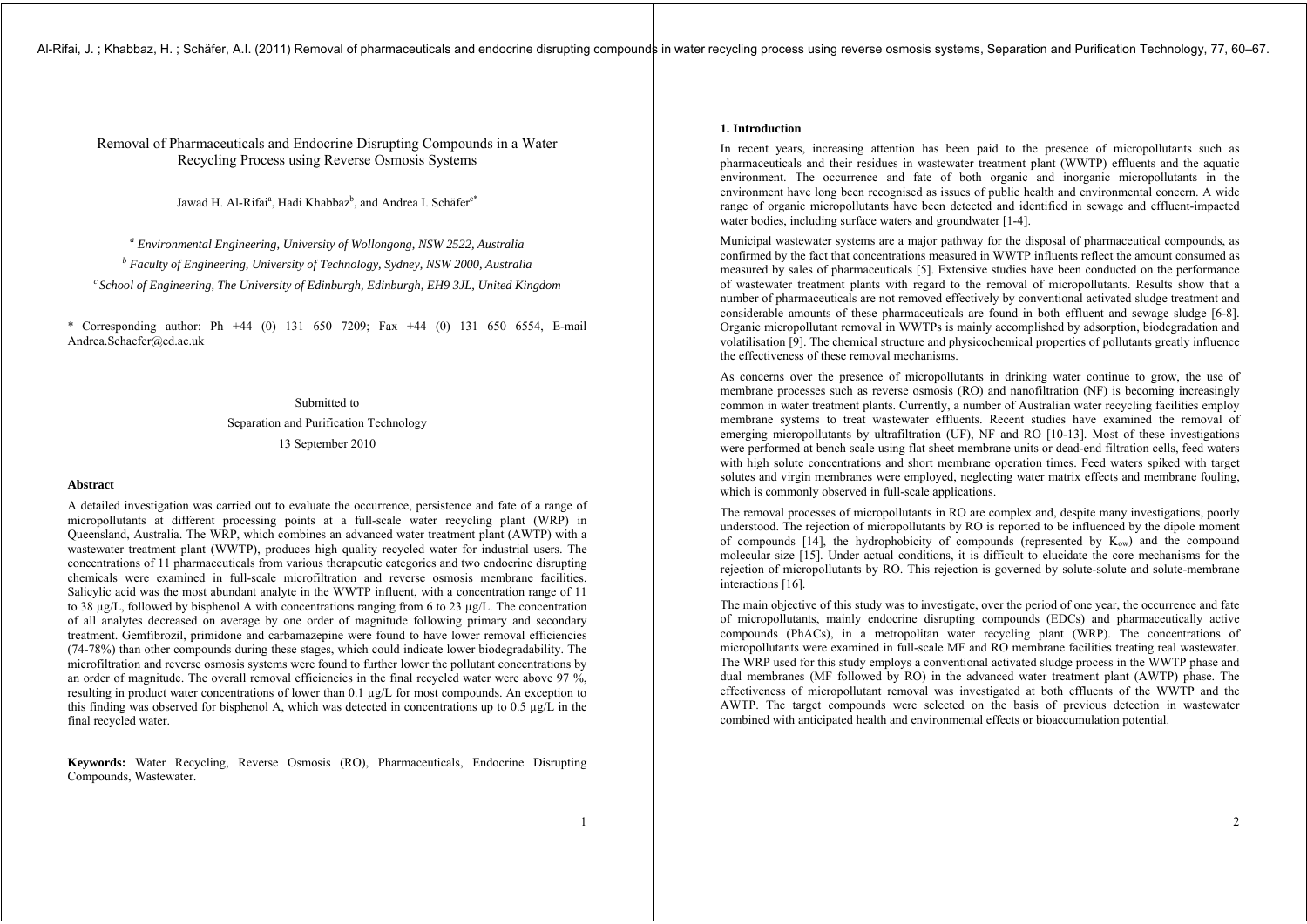# **2. Materials and Methods**

### **2.1** *Facility Overview*

The combined WWTP and AWTP considered in this study is located in Australia and receives mainly municipal wastewater. The WWTP consists of a grit removal unit and a diffused air activated sludge process, configured in the following sequence; anaerobic, primary anoxic, aerobic and secondary anoxic zones. The solids retention time (SRT) in the activated sludge process is around 13 days and the hydraulic retention time (HRT) is 24 hrs. The AWTP comprises of automatic backwashing 400 um screens, followed by MF and RO processes as shown in Figure 1.

[Figure 1]

The WWTP received 152 ML/day between May 2005 and July 2006, from which it discharged 143 ML/day of effluent water into the ocean. More than 13 ML/day were recycled through the AWTP, which produced 9 ML/day of very high quality water. The product water was delivered to a local industry, where it was mainly used as cooling tower make-up. The reject flow (MF backwash and RO brine), which amounted to 29 % of the AWTP influent, or approximately 3.8 ML/day, was sent back to the head of the WWTP.

#### **Sample Campaigns**

Composite raw wastewater samples and grab samples from the secondary effluent and the recycled water were taken as shown in Figure 1. The composite samples were collected by an automatic device at half hour intervals during 24 hour periods. Sample volumes collected were not proportional to the influent flow. All samples were collected in glass bottles (2.5 L), placed on ice and shipped overnight to the laboratory for testing. Sampling was carried out during the following months: May, September, November and December 2005, as well as February, April and June 2006.

# **2.2** *Target Analytes*

The one-year project was designed to evaluate the occurrence and fate of thirteen micropollutants in the WRP. These compounds represent two main micropollutant groups: endocrine disrupting chemicals (EDCs) (bisphenol A and nonylphenol) and pharmaceutically active compounds (e.g., salicylic acid, diclofenac and carbamazepine) as shown in Table 1 [17, 18, 19, 20, 21, 22, 23, 24, 25].

# [Table 1]

The compounds selected for this study have physicochemical properties that are representative of a wide range of organic compounds potentially present in impaired water sources. The target micropollutants were classified into acidic and neutral compounds. Table 1 shows the molecular weight, partitioning coefficient (log  $K_{ow}$ ), dissociation constant ( $pK_a$ ) and solubility of the target micropollutants. These characteristics are used in predicting the behaviour of micropollutants under clinical conditions and in environmental assessments.

# **2.3** *Analytical Methods*

## **Physicochemical Water Characterisation**

Upon receipt of samples in the laboratory, a small portion of each sample (50 to 100 mL) was poured into a glass bottle and allowed to settle before the physicochemical characteristics of the sample were measured.

Total organic carbon contents (TOC) were determined according to Method 5310B [26] using a Shimadzu TOC-V<sub>CSH</sub> (Total Organic Carbon Analyzer) equipped with ASI-V autosampler [27]. The TOC was determined by measurement of non-purgeable organic carbon (NPOC – the fraction of TOC not removed by gas stripping). The nitrogen content was determined by measuring total nitrogen (TN) using a chemiluminescence detector with a Shimadzu Total Nitrogen Module (TNM1) coupled with the Shimadzu TOC– $V_{CSH}$  [27].

Ultraviolet absorption (UV) was measured at a wavelength of 254 nm according to Method 5910 [26] using a Shimadzu UV-Visible Spectrophotometer (model UV 1700 Phara Spec). Turbidity (T) measurements were performed according to Method 2130 [26] using a turbidity meter (HACH, model 2100N, HACH, S.A/N.V, USA). The electrical conductivity (EC) of samples was measured with a conductivity meter as a surrogate parameter according to Method 2510 [26]. Measurement of pH was performed according to Method 4500-H<sup>+</sup> [26] with a pH meter.

#### **Micropollutant Analysis**

Upon receipt in the laboratory, samples were filtered using three different filters: GF/D (2.7  $\mu$ m) and GF/F (0.7 µm) Whatman filters and 0.48 µm nylon filter membranes (Alltech, Australia). Filtered samples were kept in amber bottles overnight at  $4^{\circ}$ C. The following day, samples were allowed to reach room temperature and adjusted to pH 2-3 by addition of 4 M sulphuric acid to enhance trapping of acidic compounds on the solid phase extraction (SPE) sorbent. MilliQ water (1 L) was also spiked with a standard mixture of the investigated compounds to confirm recovery of analytes. Samples were analysed in batches consisting of 5-6 samples, spiked samples and a blank. A detailed description of the method of analysis was published by Al-Rifai *et al*. [28].

For SPE, 60 mg Water Oasis HLB sorbent cartridges (Waters, Australia) were used. The SPE was performed on a 24-fold extraction manifold (Supelco, Visiprep 24). The SPE cartridges were conditioned sequentially with 5 mL methyl tert-butyl ether (MTBE), 5 mL methanol and 5 mL MilliQ water prior to use. Extraction of 1 L samples was carried out under vacuum at a flow rate of approximately 15 mL/min. After sample loading, the cartridges were washed with 3 mL (5%  $v/v$ ) methanol in water. In order to eliminate the presence of water from the eluant, a column of anhydrous sodium sulphate was prepared and fitted under the SPE column before the elution procedure started. The SPE columns were eluted with 5 mL  $(10\% \text{ v/v})$  methanol in MTBE. The elution volume was then evaporated to dryness at 39°C under a stream of nitrogen.

In order to determine PhAC and EDC concentrations, a derivatization step was necessary. The extract residues were dissolved in 300 µL of acetonitrile and then derivatized by adding 100 µL of BSTFA (N,O-bis (trimethylsilyl) trifluoroacetamide) and TMCS (trimethylchlorosilane) (99:1). The analytes were allowed to react for 1 h at  $70^{\circ}$ C. Finally, 100 µL of fluazifop standards were added to each sample before injection as an instrument internal standard to confirm the accuracy of the volume of each sample injected onto the GC column.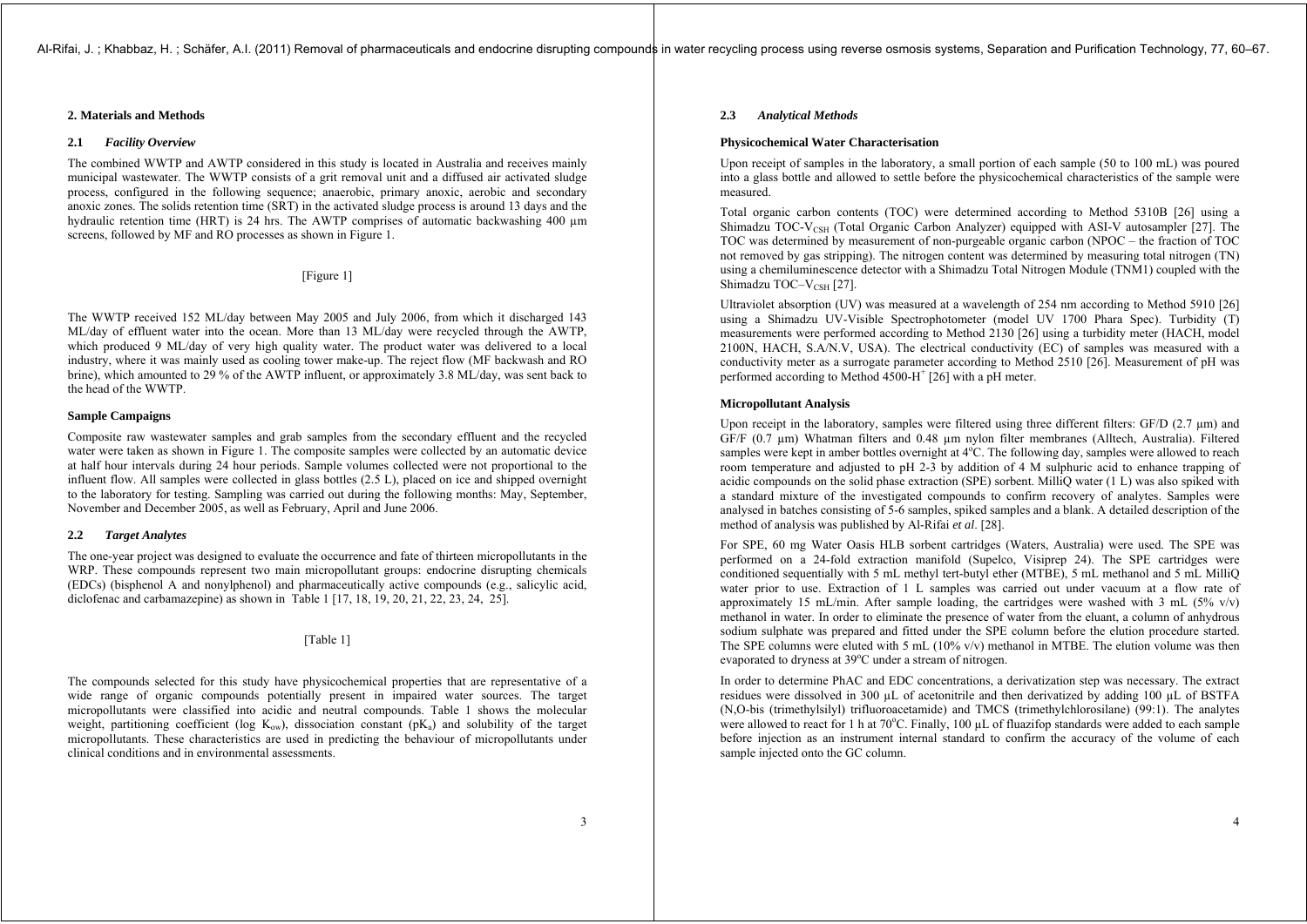# **Identification and Quantification of Compounds**

A Shimadzu-GC 17A gas chromatograph equipped with an auto-injector model AOC-20i, a mass detector model QP5000, a Phenomenex Zebron ZB-5 column and a Split/Splitless injector was used for identification and quantification of compounds. The oven temperature program was 100 °C: 30 <sup>o</sup>C/min.; 150 <sup>o</sup>C (4 min); 3 <sup>o</sup>C/min; 195 <sup>o</sup>C; 1 <sup>o</sup>C/min; 205 <sup>o</sup>C (5 min); 30 <sup>o</sup>C/min; 250 <sup>o</sup>C (3 min). The injection port was maintained at  $270\degree C$  and operated in splitless mode. Helium was used as a carrier gas (flow rate 1 mL/min) and the interface temperature was held at  $270^{\circ}$ C. For identification of each analyte, three compound-specific ions were recorded in single-ion monitoring mode (SIM).

Deuterated internal standards (acetaminophen-d<sub>4</sub>, carbamazepine-d<sub>10</sub>, gemfibrozil-d<sub>6</sub>, ibuprofen-d<sub>3</sub>, 4-nnonylphenol  $d_6$ , phenytoin- $d_{10}$  and salicylic acid- $d_6$ ) were added to the initial water samples and were followed through the entire analytical procedure to improve its accuracy. Quantification was carried out by calculation of the response factor based on the area of the target analyte and deuterated standard.

#### **Method Validation**

Extraction recoveries of target compounds were evaluated by determining the concentration in WWTP influent and effluent samples spiked with known concentrations of standards (50 ng/L). The recoveries vary between 70 and 92% and are shown in Table 2. Blanks (non-spiked samples) for PhACs and EDCs were analysed through the entire procedure with every batch and their concentrations were subtracted from the spiked waters.

# [Table 2]

Standard calibration curves generated using linear regression analysis gave generally good fits to the data (i.e.  $R^2 > 0.97$ ) over the established concentration range (5-50 ng/L, excluding where this concentration range fell below the detection limits of a particular compound). A five-point calibration was performed daily, and possible fluctuations in signal intensity were checked by injection of standard solution at two concentrations after each 8–10 injections.

The reproducibility of the method was studied by analysing five replicates of the recovery samples to ensure correct quantification. Reproducibility was calculated as errors with a 95% confidence interval, which was found to range from 3.4–9.5%, as shown in Table 2. Method detection limits (MDL) and method quantification limits (MQL) were determined from spiked water samples as the minimum detectable amount of analyte with a signal to noise ratio of 3 and 10, respectively. Method quantification limits ranged from 1-50 ng/L and are given in Table 2.

# **3. Results and Discussion**

#### **3.1** *Characterisation of Untreated and Recycled Water*

Analysis of the raw wastewater quality was conducted along with the secondary effluent and recycled water analyses in order to study the treatment efficiency of both the WWTP and the AWTP. Physicochemical parameters measured at the three sample locations during the period of May 2005 to June 2006 are shown in Table 3. Large variations in measurements were observed throughout the sampling period (e.g., influent TOC varied from 43 to 77 mg/L), which could be associated with the incidence of high rainfall.

[Table 3]

The WWTP effectively reduced TN and TOC in the wastewater by 91% and 72%, respectively (Table 3). Nitrogen is commonly identified as a limiting nutrient in water bodies and careful control of its release is necessary to prevent the eutrophication of sensitive aquatic environments [29]. TN was further reduced to a mean concentration of 0.3-1.0 mg/L in the product water (see Table 3). Similar reductions in nitrogen (91%) by RO filtration were reported by Khan *et al*. [30]. In comparison, the salinity parameter, expressed as EC, was not reduced by the WWTP, but was reduced by 92% in the AWTP.

A clear improvement in water quality can be observed from the WWTP effluent to the recycled water produced by the AWTP, in particular with respect to TOC and TN concentrations (Table 3). The combination of activated sludge, MF and RO proves to be an effective treatment system for the whole range of physicochemical parameters considered. Microfiltration allows for the removal of colloidal particles, microorganisms and other particulate materials of size larger than the membrane pores (in this case 0.1 µm) [14]. The combination of MF with RO then allows for efficient removal of monovalent and multivalent ions, as well as suspended particles, colloids, turbidity and microorganisms (e.g., algae, bacteria and viruses).

#### **3.2** *Occurrence of PhACs and EDCs in Influents*

Concentrations of the PhACs and EDCS in the influent and effluent of the investigated WWTP are summarised in Figure 2. Gemfibrozil, naproxen, acetaminophen and salicylic acid were found in all influent samples. Clofibric acid, phenytoin and diclofenac were the least frequently detected compounds with the lowest concentrations.

# [Figure 2]

Acetylsalicylic acid (aspirin), one of the top ten pharmaceuticals dispensed in Australia [31], is easily degraded to salicylic acid, a more active form of the chemical [32]. Salicylic acid was found in the influent at concentrations significantly higher than other target compounds, ranging from  $11.1\times10^{3}$  to  $38.5\times10^{3}$  ng/L. This high occurrence of salicylic acid can be linked to its high solubility (see Table 1). The concentrations measured are consistent with those reported in other studies [5, 33-35]. Variations of one order of magnitude in concentrations of salicylic acid were observed over the survey period. The high concentrations of salicylic acid were most likely indicative of higher rates of consumption of salicylic acid in conjunction with other medicines recorded during September 2005. During this time of the year, the recorded minimum and maximum temperatures were 10.6  $^{\circ}$ C and 23.0  $^{\circ}$ C, respectively, while rainfall was 14.6 mm. Decreased degradation rates of target compounds could be a result of low temperatures. Also, lower rainfall could diminish the effect of dilution during that time.

Ibuprofen had the second highest concentration among the pharmaceutical analytes in this study. The concentrations measured are consistent with those reported by others [7, 22, 36], but are larger by one order of magnitude than observations by Stumpf [37] and Bendz [38]. Ibuprofen is one of the most commonly detected drug residues in surface waters [6].

Acetaminophen (paracetamol) was ranked third among the top ten most dispensed drugs in Australia, with 4.5 million prescriptions in the year 2003 [31]. Acetaminophen was detected in all of the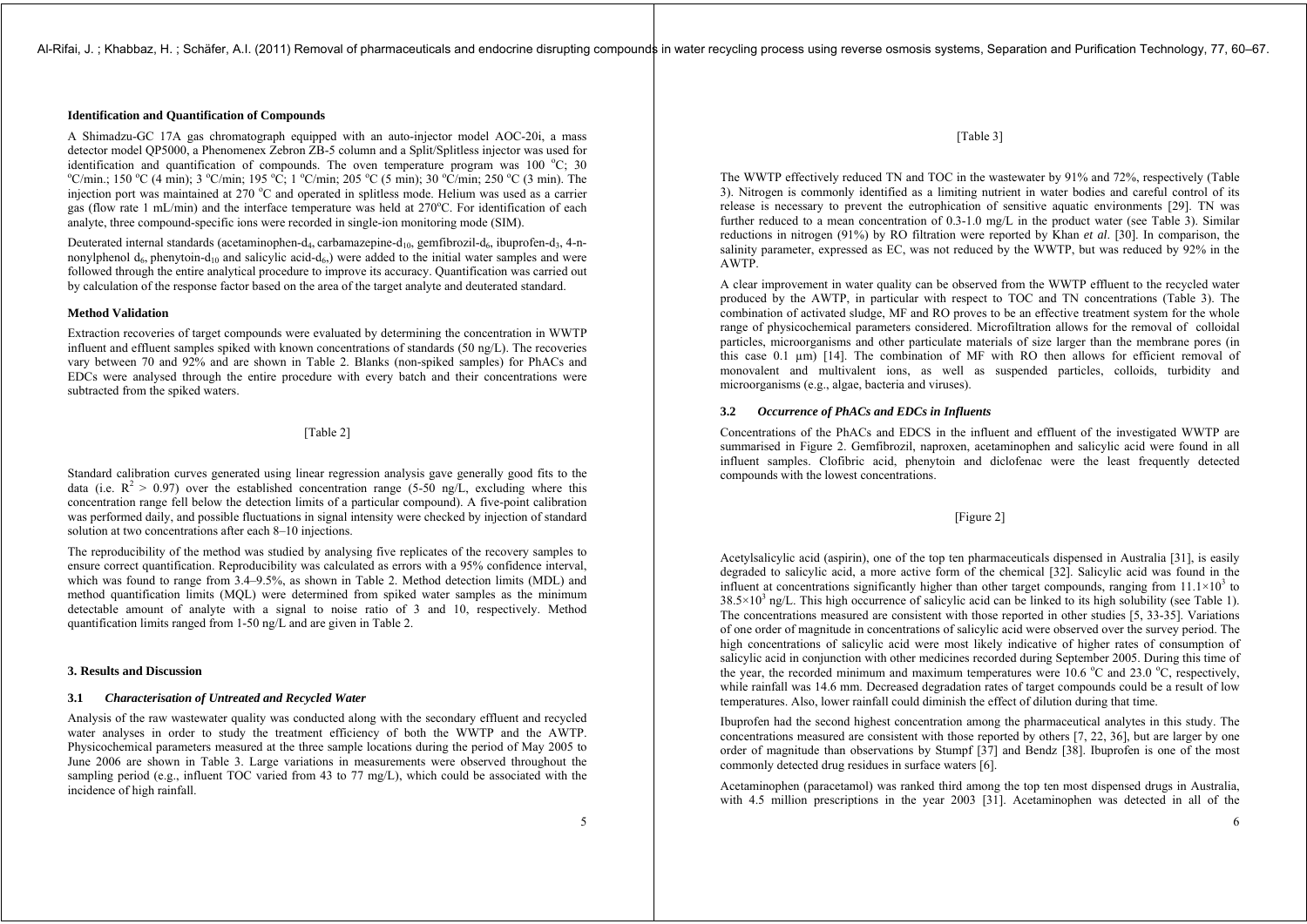wastewater samples, with the highest concentrations measured in September 2005 and the lowest concentrations in May 2005 and April 2006. These concentrations were somewhat lower than those previously reported [33, 35].

Carbamazepine was present in the wastewater at concentrations up to  $2.5\times10^{3}$  ng/L. Since only 2-3% of carbamazepine doses are excreted by the human body unmetabolised [6], the occurrence of carbamazepine's primary metabolite – carbamazepine 10,11-epoxide – should be assessed in future investigations.

The concentrations of PhACs in the influent may be related to higher consumption during the cold season of the year when more illness occurs. The months of September 2005 and June 2006 had the lowest mean temperatures during the sampling campaign, at  $23.0^{\circ}$ C and  $21.8^{\circ}$ C, respectively. Contradicting results were obtained by Coetsier *et al*. [39] and Castiglioni *et al*. [40] regarding the significance of seasonal variations in PhAC concentrations. Coetsier *et al*. [39] observed lower concentrations of carbamazepine in the winter months, but no significant seasonal variation in diclofenac and ibuprofen concentrations. Castiglioni *et al*. [40] reported lower ibuprofen loads to a sewage treatment plant during the summer period.

Among the EDCs, bisphenol A was found in the highest concentration range of  $6.3 \times 10^3$  to  $23.0 \times 10^3$ ng/L. Bisphenol A is a "slightly to moderately" toxic industrial chemical that is rapidly biodegraded in wastewaters and surface waters [41], but its estrogenic activity has been studied widely, making it a priority endocrine disrupting compound [42].

The concentration of nonylphenol in samples was determined as up to  $1.1 \times 10^3$  ng/L. The amount of measured nonylphenol only represents 27% of the nonylphenol ethoxylates (NPnEOs – nonionic surfactants which are used in household and industrial applications), while the remainder is constituted of 61% as  $NP_1EO$  (nonylphenol mono-ethoxylate) and 12% as  $NP_2EO$  (nonylphenol diethoxylate) in the influent of WWTPs. Under anaerobic conditions, NPnEOs biodegrade to yield the most toxic 4 substituted monoalkylphenol (4-nonylphenol) [43].

# **3.3** *Removal of PhACs and EDCs by WWTP processes*

Removal efficiencies of the target compounds in the WWTP were calculated as relative amounts to the influent concentrations using equation (1);

$$
R = \frac{C_i - C_e}{C_i} \cdot 100\% \tag{1}
$$

where  $C_i$  and  $C_e$  are the concentrations measured in the influent and effluent of the WWTP, respectively. Results of these removal efficiencies are presented in Figure 3.

# [Figure 3]

All the acidic pharmaceuticals were removed efficiently by the WWTP, with average removals ranging from 77 to near 100% and variabilities of 3.5–8%, with the exception of diclofenac which was removed at efficiencies of 57 to near 100% with a variability of 40%. This high variability in diclofenac removal was related to infrequent detection at low concentrations. Furthermore, this compound has the largest molecular weight, the lowest aqueous solubility and is one of the most hydrophobic acidic compounds tested. This may affect its biodegradability. In general, the removal efficiencies found in this study were consistent with those found in other treatment plants using activated sludge as secondary treatment process [34, 37]. The removal efficiencies for single compounds can vary greatly from one WWTP to another depending on the type of treatment applied (e.g. biological and physicochemical) and the residence time of water in the primary sedimentation tank [44].

Highly variable removal efficiencies have been reported for ketoprofen and naproxen, with respective removals ranging from 40–65% and 40–90% in Spain [44] and from 51– near 100% and 55–98% in Finland [22]. In this study, ketoprofen removal ranged from 83–93% and naproxen removal from 85– 98%. This variability can be partly explained by the different hydraulic retention times of WWTPs [44], and by the low hydrophilic nature of naproxen and ketoprofen (log K<sub>ow</sub>  $\approx$ 3) [36] and their low biodegradability [38].

Salicylic acid had the highest removal efficiencies, which can be attributed to the microbial and chemical degradation processes incurred during the treatment as described by Nakada [36]. Acetaminophen was found to be eliminated efficiently due to its biodegradability. In Germany, acetaminophen was detected in less than 10% of all sewage effluents and was not detected in river water [34].

Carbamazepine was found to have a relatively low removal efficiency compared to the other target compounds. This can be partly explained by its hydrophilic nature (log  $K_{\text{ow}}$  <3) and chemical stability [45]. Clofibric acid and phenytoin were removed to below detection limit by the WWTP. However, due to infrequent detection at low concentrations, no conclusions can be drawn.

Removal efficiencies for bisphenol A were above 90%, which is consistent with findings of other studies [9, 36]. Clara *et al*. [9] concluded that the nearly complete removal of bisphenol A in some WWTPs is mainly due to biodegradation, which is highly dependent on the activated sludge process SRT. No bisphenol A removal was observed in a highly loaded WWTP operating at low SRTs (1–2 days).

Nonylphenol had relatively low removal rates in this study, as was reported by Nakada *et al*. [36] and Clara *et al*. [9] for WWTPs in Austria and Japan. More recently, Clara *et al*. reported that 90% of the nonylphenol and its ethoxylates (NPnEO) were removed in the effluent of Austrian WWTPs, with more than 85% due to biotransformation [46]. Conversely, the removal of nonylphenol in a WWTP which implemented an activated sludge process was ascribed to its accumulation onto sewage sludge as a result of its lipophilic nature [47].

With the introduction of the activated sludge process, the efficiency of modern sewage treatment plants at removing micropollutants from sewage influent has increased significantly. The removal mechanisms for pharmaceuticals in activated sludge processes include biological and chemical degradation, biotransformation, as well as adsorption to and subsequent removal in waste sludge [50]. A comparison of the performance of an activated sludge process and a trickling filter for wastewater treatment suggests that microbial activity plays an important role in PhAC removal [34]. Understanding of the complex biological process is currently not sufficient to tailor removal towards the broad range of micropollutants that are abundant in wastewater effluents.

The results of this study show that micropollutants are not eliminated completely in sewage effluents. Therefore, implementing advanced technologies such as membrane processes is necessary for adequate removal of micropollutant compounds.

# **3.4** *Removal of PhACs and EDCs by MF/RO Systems*

The concentrations of PhACs and EDCs were reduced as these compounds passed through the treatment plant. Concentrations of target compounds in the recycled water demonstrate that the MF/RO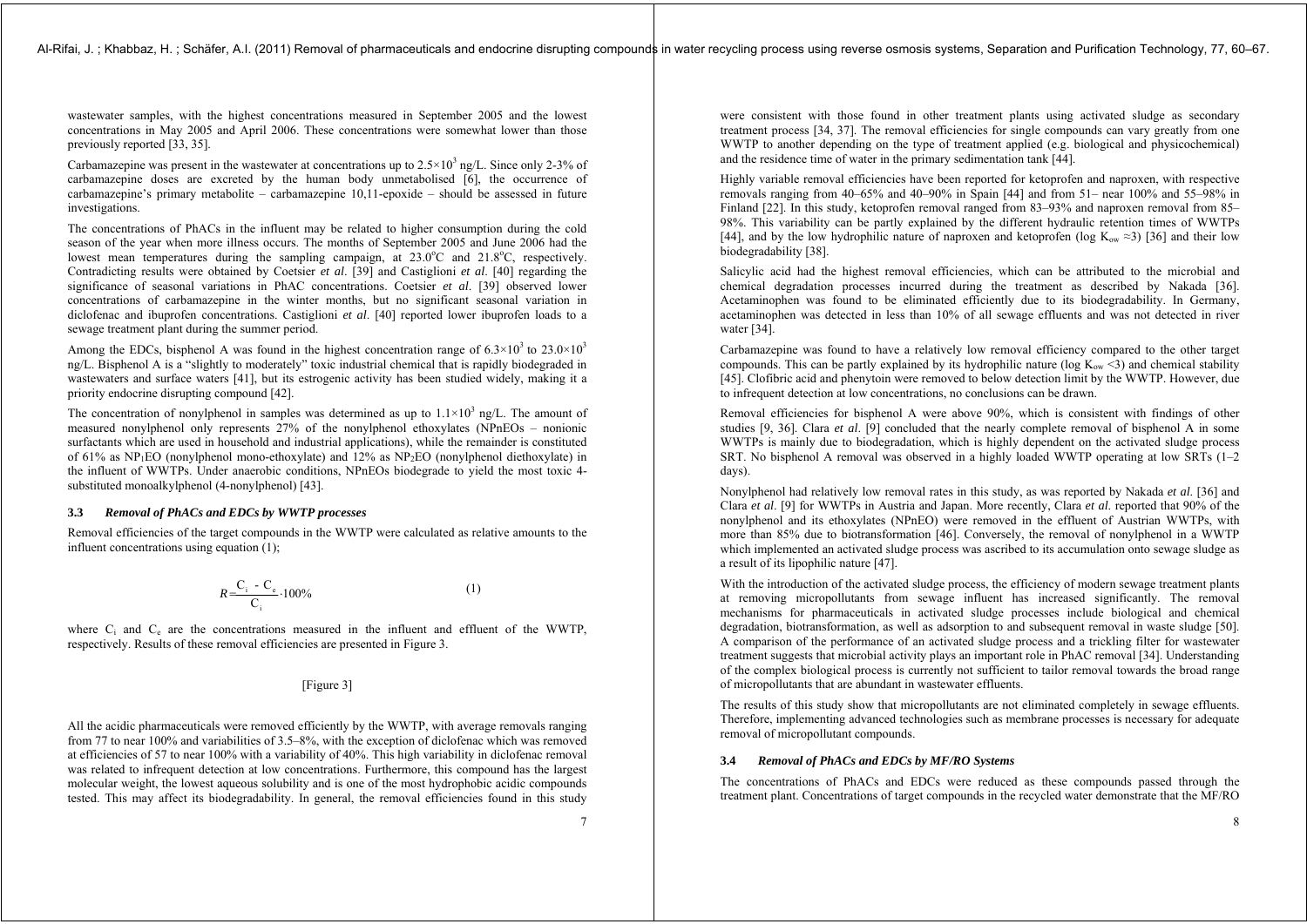process is an effective treatment method for the removal of the targeted compounds, except for bisphenol A (Table 4). Bisphenol A was detected in all product water samples in concentrations ranging from 20-464 ng/L. These concentrations are not surprising since bisphenol A had the second highest concentration among the compounds found in the influent. Many researchers have investigated the removal of bisphenol A by NF and RO membranes [11, 51-55]. Despite the fact that these studies were conducted in laboratory or small-scale plants, the bisphenol A removal efficiencies observed were comparable to the results found in the present study.

# [Table 4]

Clofibric acid, diclofenac and phenytoin were not detected in any product water samples. Other compounds (nonylphenol, gemfibrozil, ibuprofen, ketoprofen, naproxen, acetaminophen, primidone, salicylic acid and carbamazepine) were detected in most product water samples at a maximum concentration of 120 ng/L (Table 4). Recent studies have shown that the concentrations of micropollutants in the effluent of WWTPs are often higher than the product water concentrations measured in this study by more than one order of magnitude [6, 36, 44, 56]. This shows that the addition of a MF/RO dual membrane system to a conventional treatment plant will significantly increase the removal rate of PhACs detected in the wastewater.

More than half of the analysed recycled water in this study was found to have PhACs at concentrations below 100 ng/L. However, no comprehensive drinking water guidelines currently exist for PhACs and risk assessments conducted to date have not reported that the micropollutants of PhACs detected in drinking water pose a significant health risk to consumers. Likewise, although EDCs are not designed for human consumption, no evidence exists to suggest that their presence in drinking water has adverse health effects. Humans are commonly exposed to PhACs and EDCs in greater doses through medication, food intake or application of personal care products than through drinking water [57]. Using a simple calculation based on our findings, the maximum possible intake of gemfibrozil from drinking water in a lifetime (assuming an intake of 2L per day over 70 years) would be 1.7 mg/ lifespan, while a single therapeutic dose of gemfibrozil is typically 100 mg or more. Much work is yet to be carried out to investigate the long term effects of such micropollutants taking into account the bioaccumulation of contaminants discharged to the environment.

# **4. Conclusions**

Population growth, over consumption, climate change and severe droughts are limiting the availability of fresh water throughout the world, and particularly in Australia. As an attempt to meet increasing water demand, water authorities are increasingly considering and implementing water recycling. The fate of micropollutants in water resources is becoming an issue of concern as the consumption of micropollutants and the intensity of water recycling increases.

The purpose of this research was to investigate the effectiveness of WWTPs and AWTPs at removing EDCs and PhACs. The one-year monitoring study revealed the following:

The activated sludge, MF and RO processes proved to be a reliable combination for the removal of the whole range of physicochemical parameters considered. The low values achieved (i.e. EC, TN, TOC) demonstrate the significantly improved quality of recycled water. This high quality permits the use of recycled water for a number of applications in which the presence of pollutants such as salts, organic matter or nutrients could have undesirable effects.

Thirteen micropollutants (including PhACs and EDCs) were investigated over a whole year in the WRP. Gemfibrozil, naproxen, acetaminophen and salicylic acid were found in all WWTP influent samples tested, with the highest concentrations for salicylic acid. Other PhACs and EDCs were detected less frequently in the influent. Removal efficiencies in the activated sludge process was generally incomplete, with a variation from 77% to not detectable, and varied throughout the year. Furthermore, the MF and RO membrane processes contributed to the removal of micropollutants in the AWTP, such that concentrations below  $\hat{0.1}$  µg/L were reached in the recycled water for all pollutants except bisphenol A.

Although concentrations of less than 500 ng/L were measured in the product water for bisphenol A, the presence of this compound is a serious concern and a challenging task for researchers and practicing engineers using RO systems for water recycling.

# **5. Acknowledgments**

This project was carried out under the auspices of the Australian Research Council (ARC) Linkage Project LP0454254 with Brisbane Water. The authors would like to express their special gratitude to Prof William Price for his scientific input and continuous support. The authors also extend their appreciation to Dr Candace Gabelish, Ms Joanne George and Mr Norm Gal (all University of Wollongong) for sharing their technical knowledge and assistance in this work. The contribution and feedback of Australian Wastewater Treatment Industries are greatly appreciated. Audrey Roy-Poirier is acknowledged for extensive editing and proof reading of the manuscript.

# **6. References**

[1] J. Fick, H. Söderström, R.H. Lindberg, C. Phan, M. Tysklind, D.G.J. Larsson, Contamination of surface, ground, and drinking water from pharmaceutical production, Environmental Toxicology and Chemistry 28 (2009) 2522-2527.

[2] M.S. Díaz-Cruz, D. Barceló, Trace organic chemicals contamination in ground water recharge, Chemosphere 72 (2008) 333-342.

[3] K.K. Barnes, D.W. Kolpin, E.T. Furlong, S.D. Zaugg, M.T. Meyer, L.B. Barber, A national reconnaissance of pharmaceuticals and other organic wastewater contaminants in the United States -- I) Groundwater, Science of The Total Environment 402 (2008) 192-200.

[4] M.J. Focazio, D.W. Kolpin, K.K. Barnes, E.T. Furlong, M.T. Meyer, S.D. Zaugg, L.B. Barber, M.E. Thurman, A national reconnaissance for pharmaceuticals and other organic wastewater contaminants in the United States -- II) Untreated drinking water sources, Science of The Total Environment 402 (2008) 201-216.

[5] S. Khan, Occurrence, Behaviours and Fate of Pharmaceutical Residues in Sewage Treatment, School of Civil and Environmental Engineering, (PhD thesis), The University of New South Wales, Sydney, Australia, 2002.

[6] M.J. Gomez, M.J. Martinez Bueno, S. Lacorte, A.R. Fernandez-Alba, A. Aguera, Pilot survey monitoring pharmaceuticals and related compounds in a sewage treatment plant located on the Mediterranean coast, Chemosphere 66 (2007) 993-1002.

[7] N. Vieno, T. Tuhkanen, L. Kronberg, Seasonal variation in the occurrence of pharmaceuticals in the effluents from a sewage treatment plant and in the recipient water. Environmental Science  $\&$ Technology 39 (2005) 8220-8226.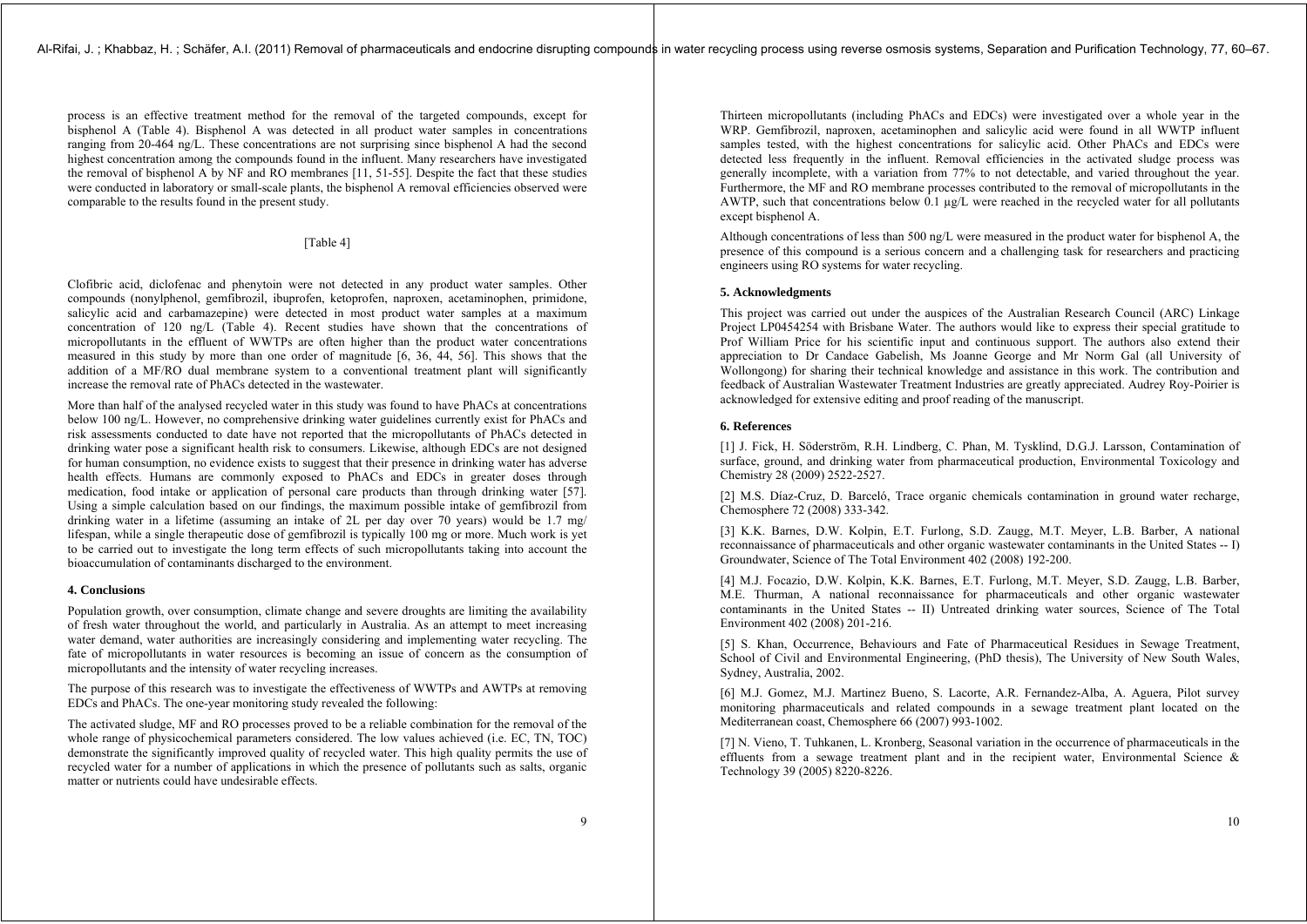[8] A.L. Spongberg, J.D. Witter, Pharmaceutical compounds in the wastewater process stream in Northwest Ohio, Science of The Total Environment 397 (2008) 148-157.

[9] M. Clara, B. Strenn, O. Gans, E. Martinez, N. Kreuzinger, H. Kroiss, Removal of selected pharmaceuticals, fragrances and endocrine disrupting compounds in membrane bioreactor and conventional wastewater treatment plant, Water Research 39 (2005) 4797-4807.

[10] M. Jacob, C. Guigui, C. Cabassud, H. Darras, G. Lavison, L. Moulin, Performances of RO and NF processes for wastewater reuse: Tertiary treatment after a conventional activated sludge or a membrane bioreactor, Desalination 250 (2010) 833-839.

[11] A.M. Comerton, R.C. Andrews, D.M. Bagley, C. Hao, The rejection of endocrine disrupting and pharmaceutically active compounds by NF and RO membranes as a function of compound and water matrix properties, Journal of Membrane Science 313 (2008) 323-335.

[12] J.E. Drewes, C. Bellona, M. Oedekoven, P. Xu, T.U. Kim, G. Amy, Rejection of wastewaterderived micropollutants in high-pressure membrane applications leading to indirect potable reuse, Environmental Progress 24 (2005) 400-409.

[13] L.D. Nghiem, A.I. Schäfer, Trace contaminant removal with nanofiltration in: A. Schafer, Fane, A., Waite, T. (Eds.), Nanofiltration: Principle and Application, Elsevier Science Ltd, 2005, pp. 479- 520.

[14] B. Van der Bruggen, C. Vandecasteele, T. Van Gestel, W. Doyen, R. Leysen, A Review of Pressure-Driven Membrane Processes in Wastewater Treatment and Drinking Water Production, Environmental Progress 22 (2003) 46-56.

[15] H. Ozaki, H. Li, Rejection of organic compounds by ultra-low pressure reverse osmosis membrane, Water Research 36 (2002) 123-130.

[16] M. Soltanieh, S. Sahebdelfar, Interaction effects in multicomponent separation by reverse osmosis, Journal of Membrane Science 183 (2001) 15-27.

[17] K. Kimura, G. Amy, J. Drewes, Y. Watanabe, Adsorption of hydrophobic compounds onto NF/RO membranes: an artifact leading to overestimation of rejection, Journal of Membrane Science 221 (2003) 89-101.

[18] P.K. Jjemba, Excretion and ecotoxicity of pharmaceutical and personal care products in the environment, Ecotoxicology and Environmental Safety 63 (2006) 113-130.

[19] T.A. Ternes, N. Herrmann, M. Bonerz, T. Knacker, H. Siegrist, A. Joss, A rapid method to measure the solid-water distribution coefficient (Kd) for pharmaceuticals and musk fragrances in sewage sludge, Water Research 38 (2004) 4075-4084.

[20] P. Xu, J.E. Drewes, C. Bellona, G. Amy, T.-U. Kim, M. Adam, T. Heberer, Rejection of Emerging Organic Micropollutants in Nanofiltration-Reverse Osmosis Membrane Applications, Water Environment Research 77 (2005) 40-48.

[21] S.A. Snyder, S. Adham, A.M. Redding, F.S. Cannon, J. DeCarolis, J. Oppenheimer, E.C. Wert, Y. Yoon, Role of membranes and activated carbon in the removal of endocrine disruptors and pharmaceuticals, Desalination 202 (2007) 156-181.

[22] N. Lindqvist, T. Tuhkanen, L. Kronberg, Occurrence of acidic pharmaceuticals in raw and treated sewages and in receiving waters, Water Research 39 (2005) 2219-2228.

[23] N. Nakada, H. Shinohara, A. Murata, K. Kiri, S. Managaki, N. Sato, H. Takada, Removal of selected pharmaceuticals and personal care products (PPCPs) and endocrine-disrupting chemicals

(EDCs) during sand filtration and ozonation at a municipal sewage treatment plant, Water Research 41 (2007) 4373-4382.

[24] N.A. Kasim, M. Whitehouse, C. Ramachandran, M. Bermejo, H. Lennernas, A.S. Hussain, H.E. Junginger, S.A. Stavchansky, K.K. Midha, V.P. Shah, G.L. Amidon, Molecular Properties of WHO Essential Drugs and Provisional Biopharmaceutical Classification, Mol. Pharmaceutics 1 (2004) 85-96.

[25] L.D. Nghiem, A.I. Schäfer, Critical risk points of NF/RO membrane filtration processes in water recycling applications, Desalination 187 (2006) 303-312.

[26] American Public Health Association (APHA), Standards methods for the examination of water and wastewater, 21st ed., American Public Health Association (APHA), Washington, USA, 2005.

[27] X.A. Alvarez-Salgado, A.E.J. Miller, Simultaneous determination of dissolved organic carbon and total dissolved nitrogen in seawater by high temperature catalytic oxidation: conditions for precise shipboard measurements, Marine Chemistry 62 (1998) 325-333.

[28] J.H. Al-Rifai, C.L. Gabelish, A.I. Schafer, Occurrence of pharmaceutically active and nonsteroidal estrogenic compounds in three different wastewater recycling schemes in Australia, Chemosphere 69 (2007) 803-815.

[29] J.H. Ryther, W.M. Dunstan, Nitrogen, Phosphorus, and Eutrophication in the Coastal Marine Environment, Science 171 (1971) 1008-1013.

[30] S.J. Khan, T. Wintgens, P. Sherman, J. Zaricky, A. Schäfer, A performance comparison of individual and combined treatment modules for water recycling, Environmental Progress 24 (2005) 383-391.

[31] Department of Health and Aging, Australian Statistics on Medicines 2003, Commonwealth of Australia 2005.

[32] M. Cleuvers, Mixture toxicity of the anti-inflammatory drugs diclofenac, ibuprofen, naproxen, and acetylsalicylic acid, Ecotoxicology and Environmental Safety 59 (2004) 309-315.

[33] T. Pham, S. Proulx, PCBs and PAHs in the Montreal urban community (Quebec, Canada) wastewater treatment plant and in the effluent plume in the St Lawrence River Water Research 31 (1997) 1887-1896.

[34] T.A. Ternes, Occurrence of drugs in German sewage treatment plants and rivers, Water Research 32 (1998) 3245-3260.

[35] M. Blanchard, M. Teil, D. Ollivon, L. Legenti, M. Chevreuil, Polycyclic aromatic hydrocarbons and polychlorobiphenyls in wastewater and sewage sludge from Paris area (France). Environmental Research 95 (2004) 184- 197.

[36] N. Nakada, T. Tanishima, H. Shinohara, K. Kiri, H. Takada, Pharmaceutical chemicals and endocrine disrupters in municipal wastewater in Tokyo and their removal during activated sludge treatment, Water Research 40 (2006) 3297-3303.

[37] M. Stumpf, T.A. Ternes, R.-D. Wilken, R. Silvana Vianna, W. Baumann, Polar drug residues in sewage and natural waters in the state of Rio de Janeiro, Brazil, Science of The Total Environment 225 (1999) 135-141.

[38] D. Bendz, N.A. Paxeus, T.R. Ginn, F.J. Loge, Occurrence and fate of pharmaceutically active compounds in the environment, a case study: Hoje River in Sweden, Journal of Hazardous Material 122 (2005) 195-204.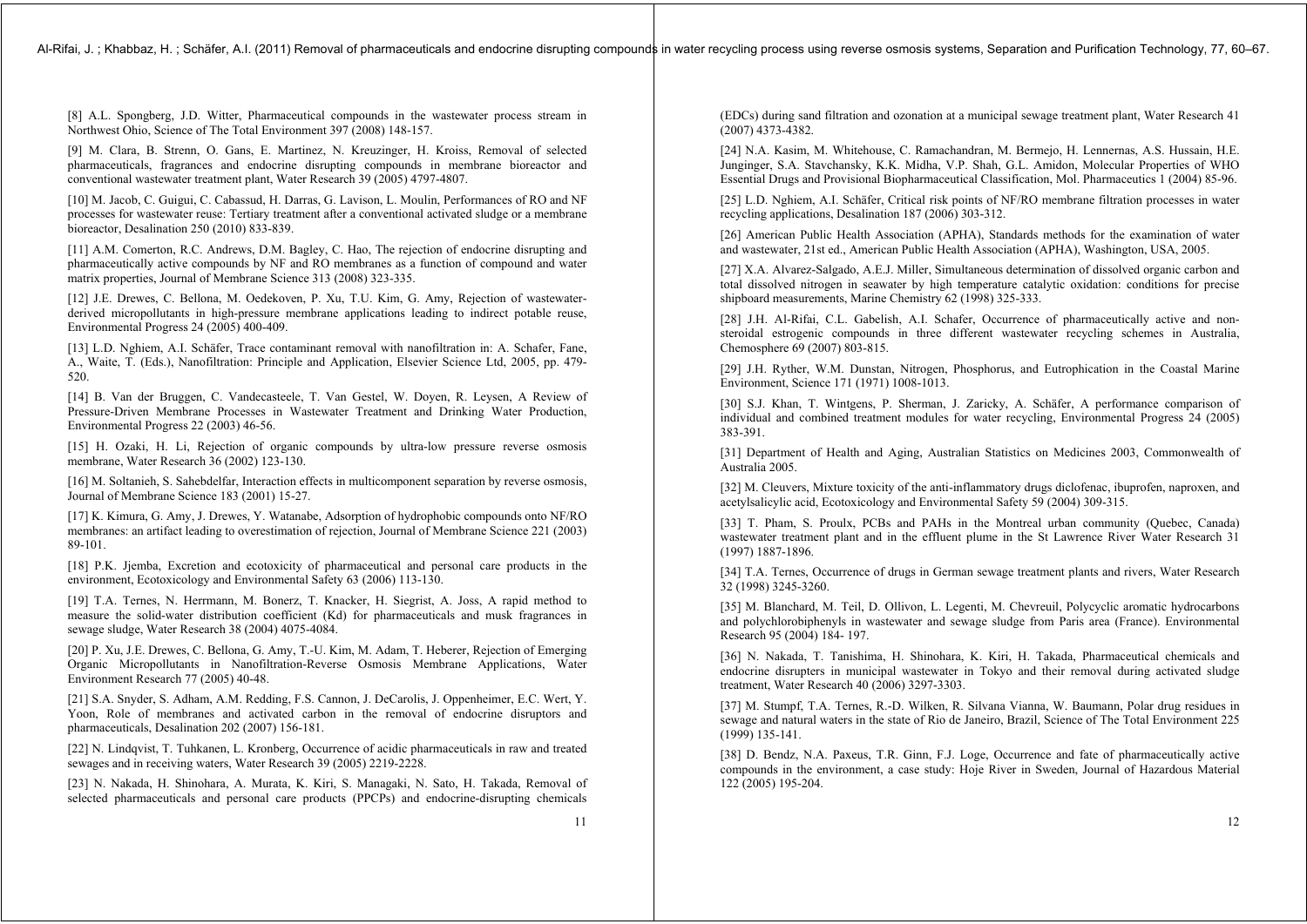[39] C.M. Coetsier, S. Spinelli, L. Lin, B. Roig, E. Touraud, Discharge of pharmaceutical products (PPs) through a conventional biological sewage treatment plant: MECs vs PECs?, Environment International 35 (2009) 787-792.

[40] S. Castiglioni, R. Bagnati, R. Fanelli, F. Pomati, D. Calamari, E. Zuccato, Removal of Pharmaceuticals in Sewage Treatment Plants in Italy, Environmental Science & Technology 40 (2005) 357-363.

[41] C.A. Staples, P.B. Dome, G.M. Klecka, S.T. Oblock, L.R. Harris, A review of the environmental fate, effects, and exposures of bisphenol A, Chemosphere 36 (1998) 2149-2173.

[42] R. Bergeron, T. Thompson, L. Leonard, L. Pluta, K. Gaido, Estrogenicity of bisphenol A in a human endometrial carcinoma cell line, Molecular and Cellular Endocrinology 150 (1999) 179-187

[43] M. Sekela, R. Brewer, G. Moyle, T. Tuominen, Occurrence of an environmental estrogen (4 nonylphenol) in sewage treatment plant effluent and the aquatic receiving environment, Water Science and Technology 39 (1999) 2170-2220.

[44] J.L. Santos, I. Aparicio, E. Alonso, Occurrence and risk assessment of pharmaceutically active compounds in wastewater treatment plants. A case study: Seville city (Spain), Environment International 33 (2007) 596-601.

[45] X. Zhou, C. Dai, Y. Zhang, R. Surampalli, T. Zhang, A preliminary study on the occurrence and behavior of carbamazepine (CBZ) in aquatic environment of Yangtze River Delta, China, Environmental Monitoring and Assessment.

[46] M. Clara, S. Scharf, C. Scheffknecht, O. Gans, Occurrence of selected surfactants in untreated and treated sewage, Water Research 41 (2007) 4339-4348.

[47] H.B. Lee, T.E. Peart, J. Chan, G. Gris, Occurrence of endocrine-disrupting chemicals in sewage and sludge samples in Toronto, Canada, Water Quality Research Journal of Canada 39 (2004) 57-63.

[48] M. Ahel, W. Giger, M. Koch, Behaviour of alkylphenol polyethoxylate surfactants in the aquatic environment. Occurrence and transformation in sewage treatment, Water Research 28 (1994) 1131- 1142.

[49] T. Tanghe, G. Devriese, W. Verstraete, Nonylphenol degradation in lab scale activated sludge units is temperature dependant, Water Research 32 (1998) 2889-2896.

[50] O.A.H. Jones, N. Voulvoulis, J.N. Lester, Human Pharmaceuticals in Wastewater Treatment Processes, Critical Reviews in Environmental Science and Technology 35 (2005) 401 - 427.

[51] K. Kimura, S. Toshima, G. Amy, Y. Watanabe, Rejection of neutral endocrine disrupting compounds (EDCs) and pharmaceutical active compounds (PhACs) by RO membranes, Journal of Membrane Science 245 (2004) 71-78.

[52] A. Simon, L.D. Nghiem, P. Le-Clech, S.J. Khan, J.E. Drewes, Effects of membrane degradation on the removal of pharmaceutically active compounds (PhACs) by NF/RO filtration processes, Journal of Membrane Science 340 (2009) 16-25.

[53] D. Bing-zhi, W. Lin, G. Nai-yun, The removal of bisphenol A by ultrafiltration, Desalination 221 (2008) 312-317.

[54] Y. Zhang, C. Causserand, P. Aimar, J.P. Cravedi, Removal of bisphenol A by a nanofiltration membrane in view of drinking water production, Water Research 40 (2006) 3793-3799.

[55] K.O. Agenson, J.-I. Oh, T. Urase, Retention of a wide variety of organic pollutants by different nanofiltration/reverse osmosis membranes: controlling parameters of process, Journal of Membrane Science 225 (2003) 91-103.

[56] P.H. Roberts, K.V. Thomas, The occurrence of selected pharmaceuticals in wastewater effluent and surface waters of the lower Tyne catchment, Science of The Total Environment 356 (2006) 143- 153.

[57] E.M. Snyder, R.C. Pleus, S.A. Snyder, Pharmaceuticals and EDCS in the US Water Industry-An Update, Journal of the American Water Works Association 97 (2005) 32-36.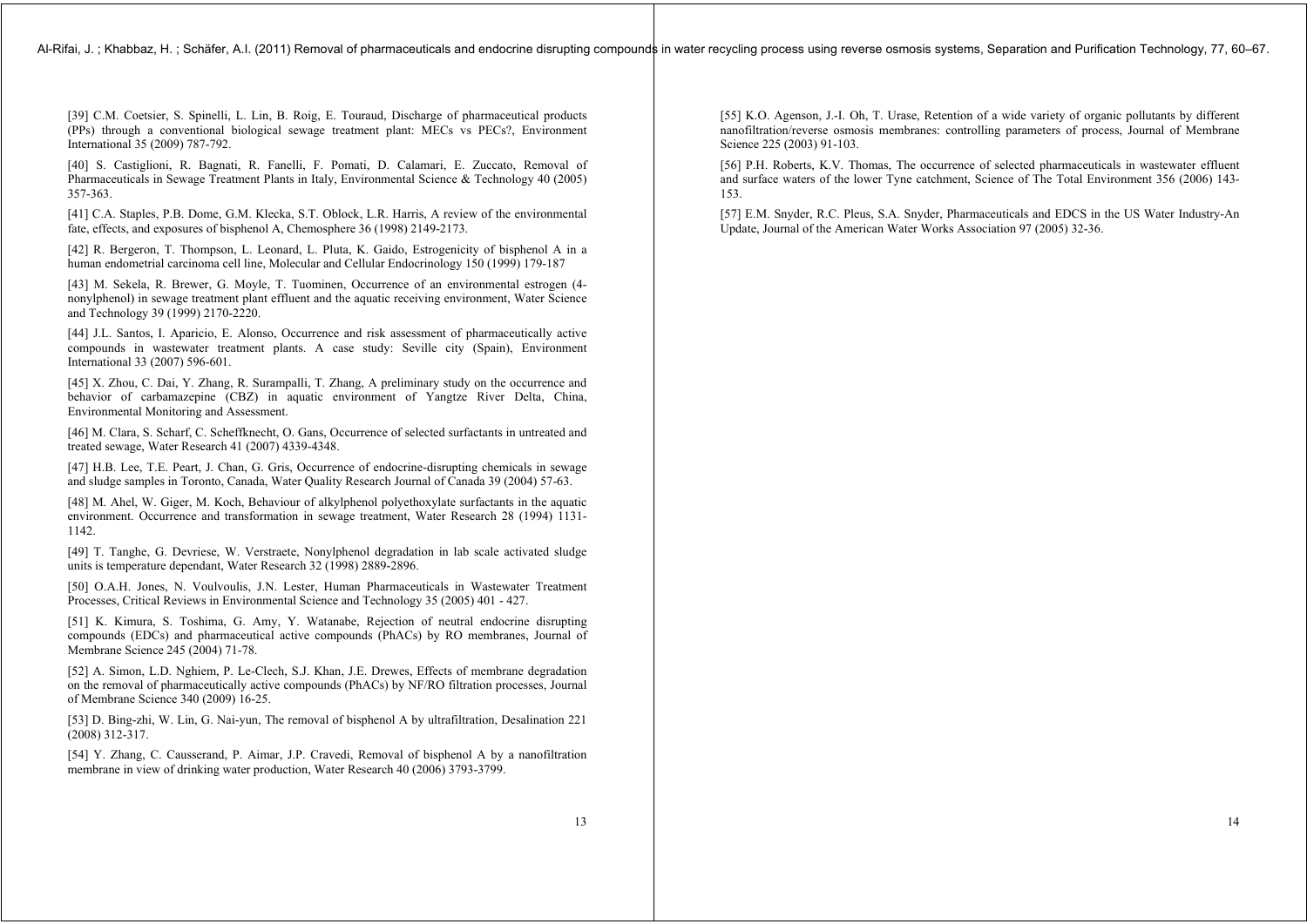Al-Rifai, J.; Khabbaz, H.; Schäfer, A.I. (2011) Removal of pharmaceuticals and endocrine disrupting compounds in water recycling process using reverse osmosis systems, Separation and Purification Technology, 77, 60–67.

# **Figure Captions**

**Figure 1. Schematic diagram of the Wastewater Treatment Plant (WWTP) and Advanced Water Treatment Plant (AWTP).** 

**Figure 2. Removal efficiencies of PhACs and EDCs in the WWTP and AWTP. Each box represents one compound and each bar represents one sample. Removal percentages for both the WWTP and AWTP were calculated respective to the compound concentration in the WWTP influent.** 

**Figure 3. Concentrations of PhACs and EDCs (ng/L) in (A) influent and (B) effluent of the WWTP.** 

**Figure 1** 

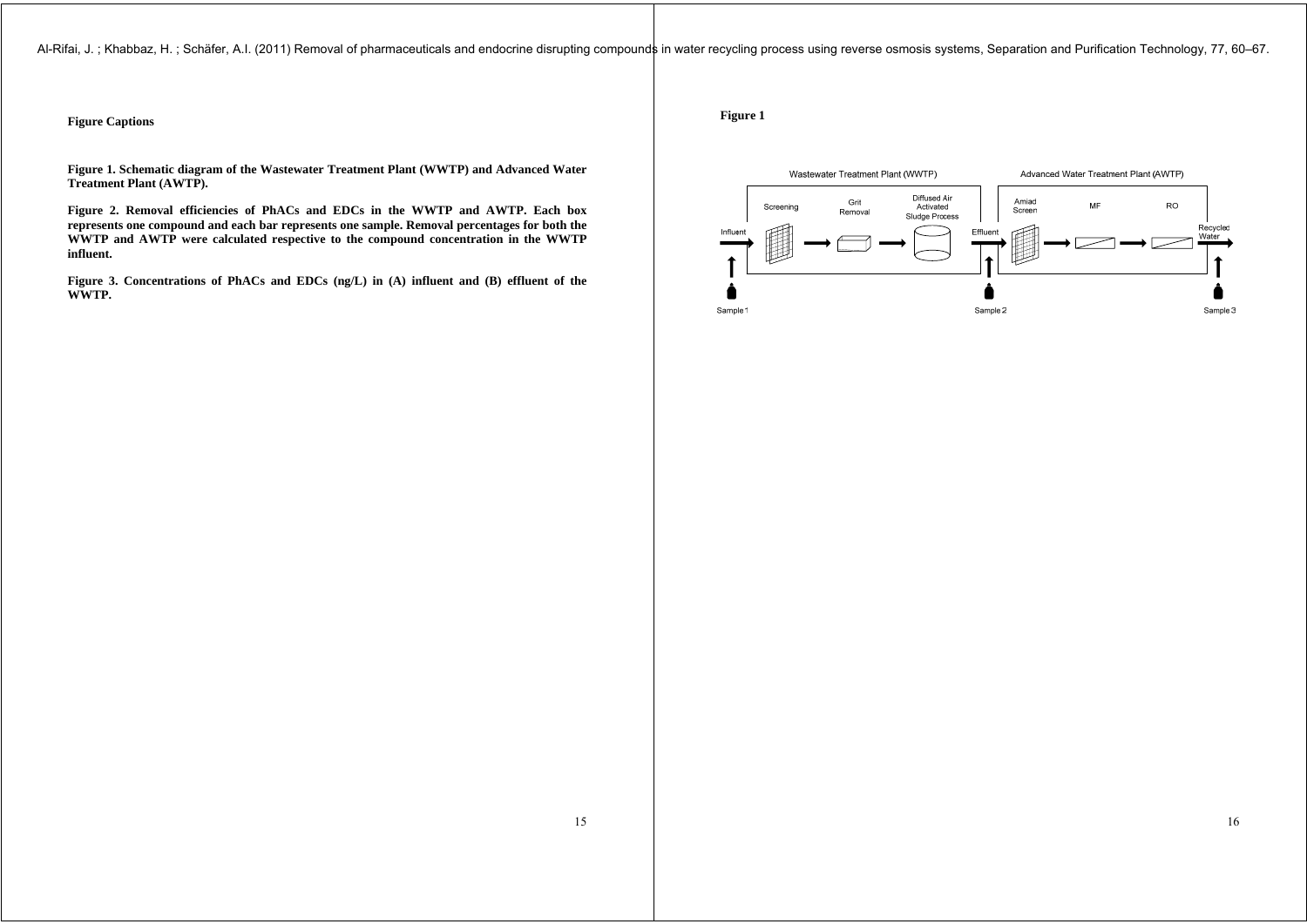Al-Rifai, J.; Khabbaz, H.; Schäfer, A.I. (2011) Removal of pharmaceuticals and endocrine disrupting compounds in water recycling process using reverse osmosis systems, Separation and Purification Technology, 77, 60–67.



**Figure 3** 





17

18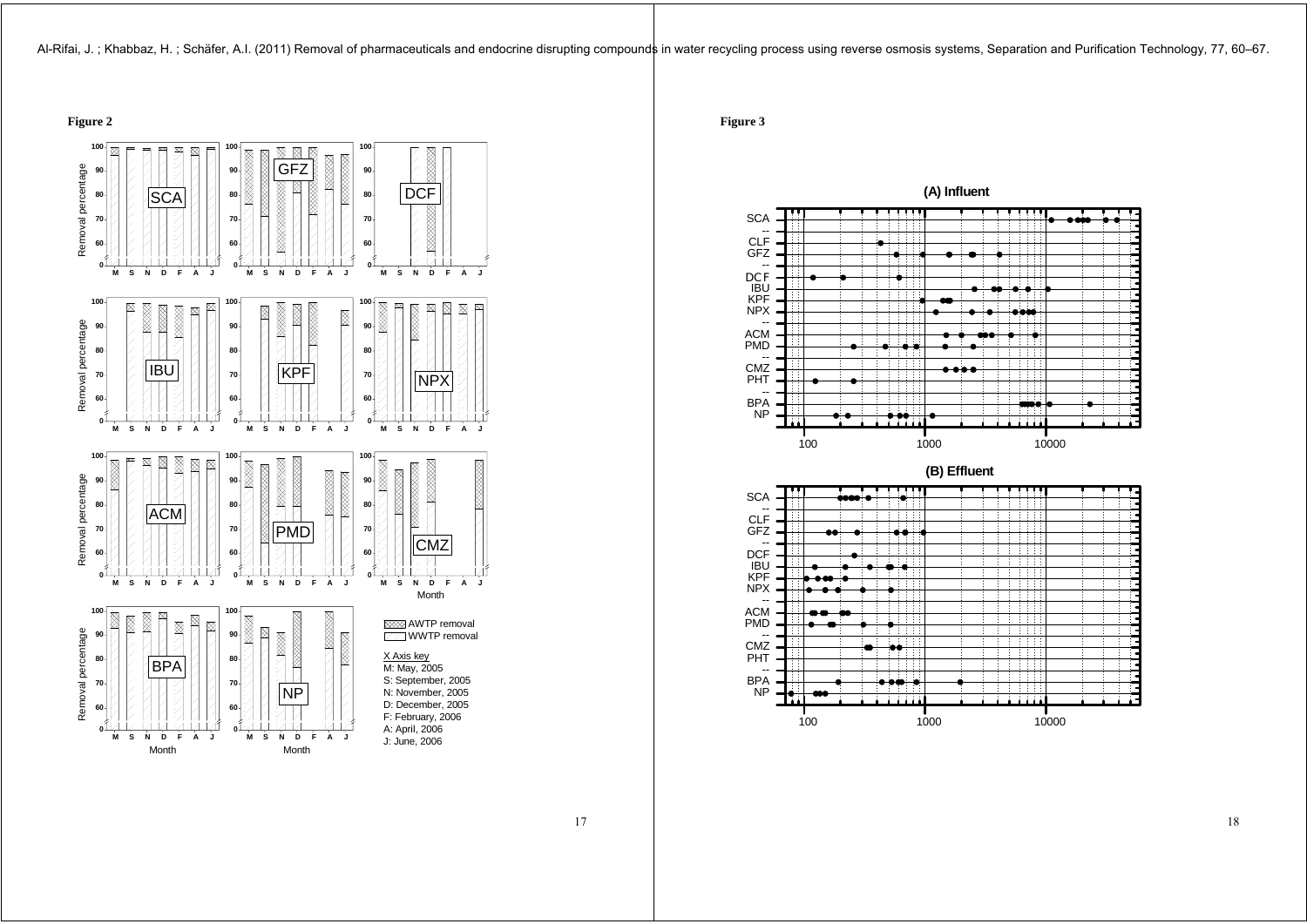# **Table 1 General characteristics of target compounds**  ÷ Table 1

| 1 anne 1           |                | $\alpha$ and $\alpha$ and $\alpha$ and $\alpha$ and $\beta$ and $\beta$                                                             |                                |                                                    |                                  |                               |                                  |
|--------------------|----------------|-------------------------------------------------------------------------------------------------------------------------------------|--------------------------------|----------------------------------------------------|----------------------------------|-------------------------------|----------------------------------|
| Compound           | Acronym        | Classification                                                                                                                      | (g/mol)<br>S                   | $\log$ Kow<br>Weight                               | pKa                              | Solubility<br>(mgL)<br>Water  | Solubility<br>index <sup>a</sup> |
| Acidic             |                |                                                                                                                                     |                                |                                                    |                                  |                               |                                  |
| Salicylic acid     | SCA            | Analgesics                                                                                                                          | 138.1 (aq) b<br>180.2          | 1.19[18]<br>2.26[17]                               | 2.97[17], 3.5[18]                | 2240[17], 5000[18]            | SS                               |
| Clofibric acid     | E              | Antihyperlipidemics                                                                                                                 | 214.5                          | 2.57[19]                                           | N/A c                            | 583[19]                       | <b>SSA</b>                       |
| Gemfibrozil        | GFZ            | Antihyperlipidemics                                                                                                                 | 250.2                          | 4.39-4.77[20,<br>21                                | 4.42-4.7[20, 21]                 | 19[20, 21]                    |                                  |
| Diclofenac         | Ë              | Non-steroidal,<br>inflammatory                                                                                                      | 296.2 (aq) b<br>318.1<br>anti- | $\begin{array}{c} 4.51[20] \\ 0.7[18] \end{array}$ | 20,<br>$4.0 - 4.2[18,$<br>22     | 2.4[20]                       | Ξ                                |
| <b>Ibuprofen</b>   | $\overline{B}$ | Non-steroidal,<br>inflammatory                                                                                                      | 206.2<br>anti-                 | $3.14 - 4.5[17 - 21,$<br>23]                       | 18,<br>$4.9 - 5.7[17,$<br>20-22] | 21<br>20,<br>21[17,<br>10[18] | ᄇ                                |
| Ketoprofen         | КPF            | Non-steroidal,<br>inflammatory                                                                                                      | 254.3<br>anti-                 | 3.12[20, 23]                                       | 4.45[20, 22]                     | 51[20]                        | E                                |
| Naproxen           | XdN            | Non-steroidal,<br>inflammatory                                                                                                      | 230.2<br>anti-                 | 3.18[21, 23]                                       | 4.15-4.5[21, 22]                 | 16[21], 159[20]               | ՟                                |
| Neutral            |                |                                                                                                                                     |                                |                                                    |                                  |                               |                                  |
| Acetaminophen      | <b>ACM</b>     | Analgesics                                                                                                                          | 151.2                          | $-0.89[18,$<br>0.46<br>21                          | $9.4 - 9.7$ [18, 21]             | 100[18]                       | VSS                              |
| Primidone          | PMD            | Analgesics                                                                                                                          | 218.3                          | 0.85 [20]                                          | 12.26[20]                        | 500[18, 20]                   | VSS                              |
| Carbamazepine      | CMZ            | Anticonvulsant                                                                                                                      | 236.3                          | 21,<br>2.3-2.93[18,<br>23]                         | 7[18], 0.37-2[21]                | 10[18], 18[21]                | E                                |
| Phenytoin          | HH             | Anticonvulsant                                                                                                                      | 252.3                          | 2.47[5]                                            | 8.33[5]                          | 10[24]                        |                                  |
| <b>Bisphenol A</b> | <b>BPA</b>     | Non-steroidal estrogenic                                                                                                            | 228.3                          | 3.32[17, 23]                                       | 10.1[25]                         | 120[17, 25]                   | Σ                                |
| Nonylphenol        | È              | Non-steroidal estrogenic                                                                                                            | 220                            | 4.48 23, 25                                        | 10.3[25]                         | 5[25]                         | Σ                                |
| $b$ $\ell$         |                | a Solubility index: (n): practically insoluble <100mg/L; (vss): very slightly soluble 100-1000mg/L: (ss): slightly soluble: 1-10g/L |                                |                                                    |                                  |                               |                                  |

 (aq): aqueous N/A: not applicable

 $\frac{b}{c}$  (aq): aqueous<br> $\frac{c}{c}$  N/A: not applicable

# Table 2 Recoveries of the target PhACs and EDCs in the influent **Table 2 Recoveries of the target PhACs and EDCs in the influent**

| Compound         | Recovery (%)   |                |         | å<br>SD         | NOL              |
|------------------|----------------|----------------|---------|-----------------|------------------|
|                  | Уiп            | Max            | Mean    | $(\mathcal{E})$ | $(\texttt{ngn})$ |
| Salicylic acid   | 75             | 85             | $80\,$  |                 |                  |
| Clofibric acid   |                | 55             | 57      |                 |                  |
| Genfibrozi       | 80             | $\mathcal{S}$  | 86      |                 |                  |
| Diclofenac       | 75             | $\mathcal{S}$  | 84      |                 |                  |
| <b>Ibuprofen</b> | 85             | 92             | 88      | $\Xi$           |                  |
| Ketoprofen       |                | 95             | 28      |                 |                  |
| Naproxen         | 75x            | $\mathcal{S}$  | 89      |                 |                  |
| Acetaminophen    | $\frac{2}{7}$  | -84            | 79      |                 |                  |
| Primidone        | $\overline{7}$ | 82             |         |                 |                  |
| Carbamazepi      | $\mathcal{L}$  | $\overline{9}$ | $77$ 82 |                 |                  |
| Phenytoin        | 76             | 89             | 80      |                 |                  |
| Bisphenol A      | 85             | 55             | 89      | $\overline{a}$  |                  |
| Nonylphenol      | 50             | 85             | 78      | 2.7             |                  |

SD: Standard deviation (number of samples: 5)

a b MQL: Method quantification limit 20

Al-Rifai, J.; Khabbaz, H.; Schäfer, A.I. (2011) Removal of pharmaceuticals and endocrine disrupting compounds in water recycling process using reverse osmosis systems, Separation and Purification Technology, 77, 60–67.